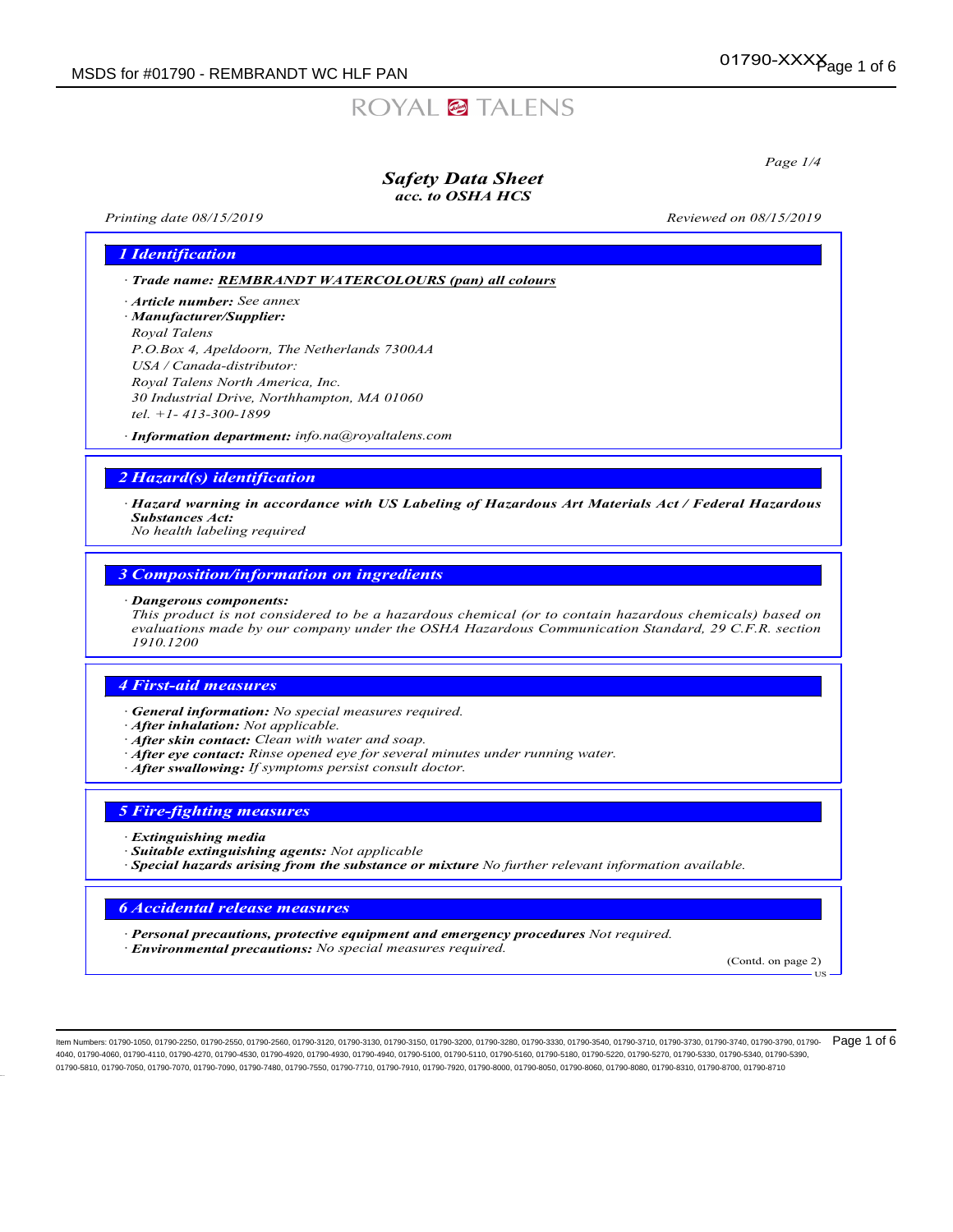# Safety Data Sheet

MSDS for #01790 - REMBRANDT WC HLF PAKIC. to OSHA HCS FOR CONTROLLER THE RAGGERY Of 6

Printing date 08/15/2019 Reviewed on 08/15/2019

(Contd. of page 1)

· Methods and material for containment and cleaning up: Pick up mechanically.

7 Handling and storage

· Precautions for safe handling: No special measures required.

### 8 Exposure controls/personal protection

· Control parameters

- Components with limit values that require monitoring at the workplace: Not required.
- General protective and hygienic measures: Wash hands before breaks and at the end of work.
- Protection of hands:
- Penetration time of glove material Not applicable.
- Eye protection: Not required.

| <b>9 Physical and chemical properties</b>                                                  |                                                               |  |
|--------------------------------------------------------------------------------------------|---------------------------------------------------------------|--|
| · <i>Appearance</i> :<br>Form:<br>Color:<br>Odor:                                          | Solid<br>According to product specification<br>Characteristic |  |
| $\cdot$ pH-value:                                                                          | Not applicable.                                               |  |
| Change in condition<br>Melting point/Melting range:<br><b>Boiling point/Boiling range:</b> | Not determined.<br>Not determined.                            |  |
| · Flash point:                                                                             | Not applicable.                                               |  |
| · Flammability (solid, gaseous):                                                           | Not determined.                                               |  |
| · Decomposition temperature:                                                               | Not determined.                                               |  |
| $\cdot$ Density:<br>Vapor density<br><b>Evaporation rate</b>                               | Not determined.<br>Not applicable.<br>Not applicable.         |  |
| Solubility in / Miscibility with<br>Water:                                                 | Fully miscible.                                               |  |
| · <b>Partition coefficient (n-octanol/water):</b> Not determined.                          |                                                               |  |
| · <i>Viscosity</i> :<br>Dynamic:<br>Kinematic:                                             | Not applicable.<br>Not applicable.                            |  |

### **10 Stability and reactivity**

Possibility of hazardous reactions No dangerous reactions known.

· Conditions to avoid No further relevant information available.

· Incompatible materials: No further relevant information available.

· Hazardous decomposition products: No decomposition if used according to specifications.

(Contd. on page 3)

**T<sub>IS</sub>**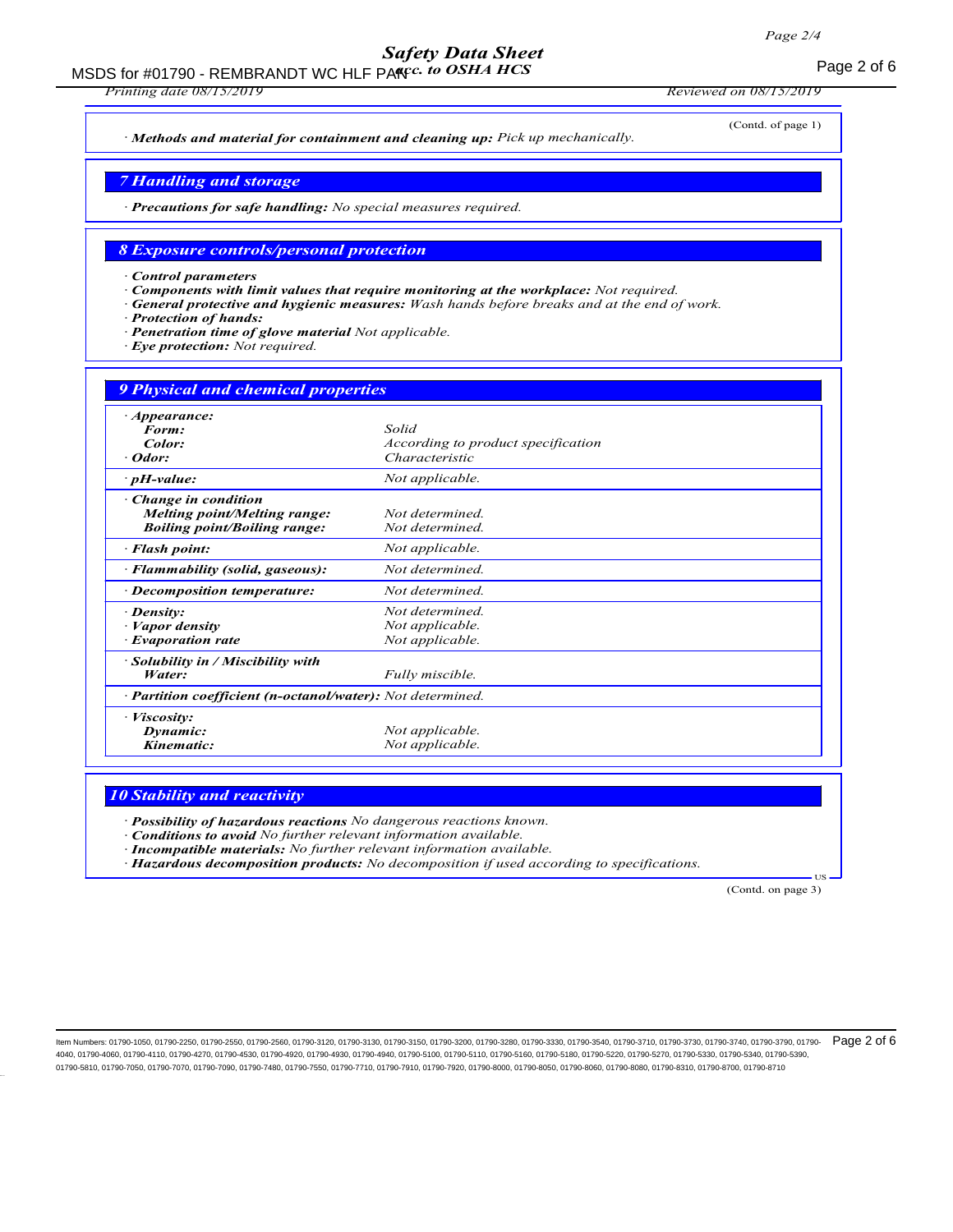# Safety Data Sheet

MSDS for #01790 - REMBRANDT WC HLF PAKIC. to OSHA HCS FOR CONTROLLER THE RAGGERY OF STREET AND RESERVE THE REG

Printing date 08/15/2019 Reviewed on 08/15/2019

(Contd. of page 2)

### 11 Toxicological information

#### · Carcinogenic categories:

· NTP (National Toxicology Program)

None of the ingredients is listed.

**OSHA-Ca (Occupational Safety & Health Administration)** 

None of the ingredients is listed.

### 12 Ecological information

· Toxicity

· Aquatic toxicity: No further relevant information available.

- Persistence and degradability No further relevant information available.
- General notes:

Do not allow undiluted product or large quantities of it to reach ground water, water course or sewage system.

### 13 Disposal considerations

· Recommended cleansing agent: Water, if necessary with cleansing agents.

## 14 Transport information UN-Number Not applicable.<br> **DOT** Void  $\cdot$  DOT · Transport hazard class(es) Not applicable · DOT, ADR, ADN, IMDG, IATA · Class Void **Packing group** None · DOT, ADR, IMDG, IATA Void · UN "Model Regulation": Void

#### 15 Regulatory information

· Safety, health and environmental regulations/legislation specific for the substance or mixture

· TSCA (Toxic Substances Control Act):

All components have the value ACTIVE.

· Hazardous Air Pollutants

None of the ingredients is listed.

### 16 Other information

- This information is based on our present knowledge. However, this shall not constitute a guarantee for any specific product features and shall not establish a legally valid contractual relationship.

· Date of preparation / last revision 08/15/2019 / 1.0

· Abbreviations and acronyms:

ADR: Accord européen sur le transport des marchandises dangereuses par Route (European Agreement concerning the International Carriage of Dangerous Goods by Road)

- IMDG: International Maritime Code for Dangerous Goods DOT: US Department of Transportation
- IATA: International Air Transport Association

(Contd. on page 4)

US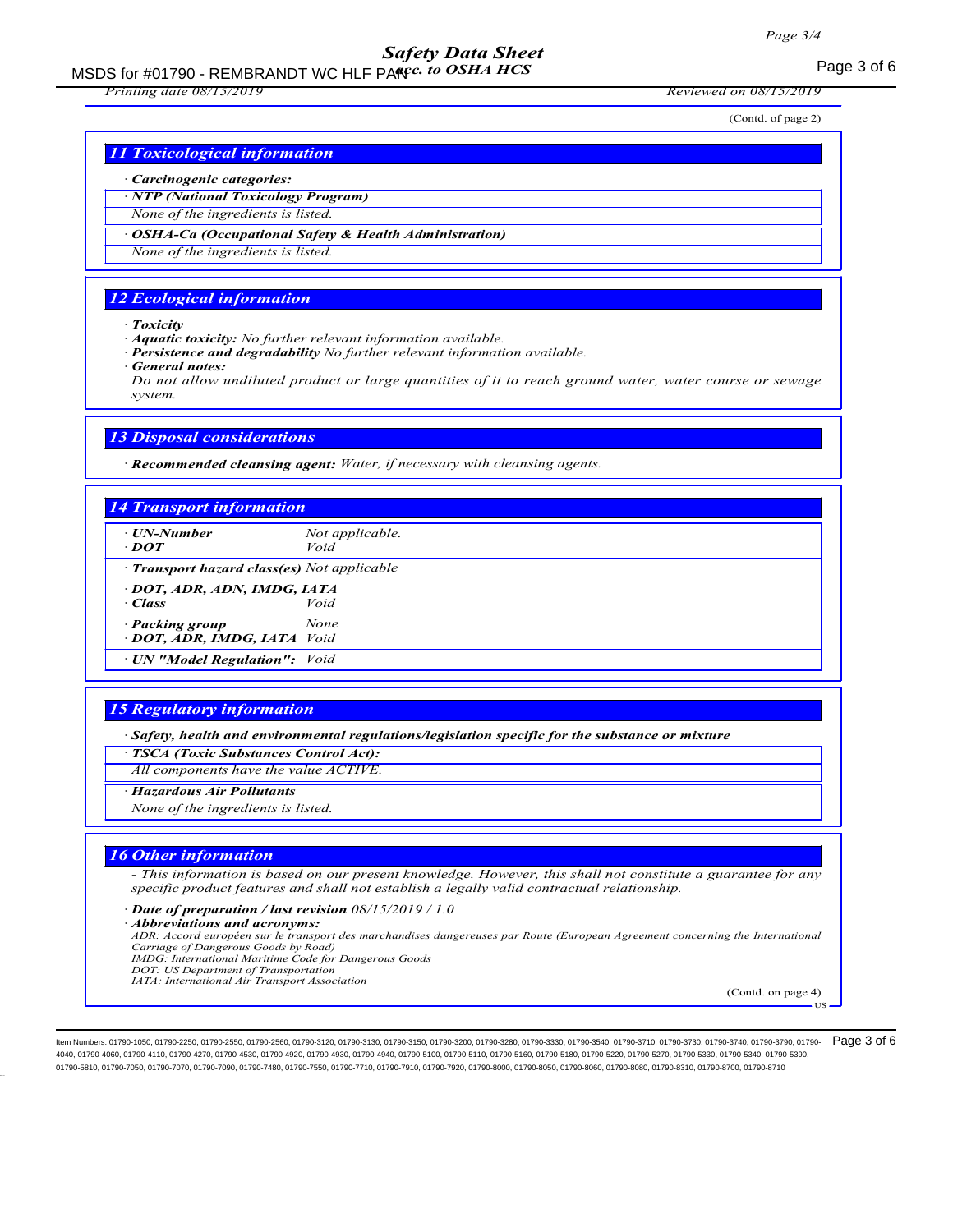# Safety Data Sheet

MSDS for #01790 - REMBRANDT WC HLF PAKIC for OSHA HCS The Second Second Second Page 4 of 6  $\alpha$ cc. to OSHA HCS

Printing date 08/15/2019 Reviewed on 08/15/2019

| <b>EINECS: European Inventory of Existing Commercial Chemical Substances</b><br>ELINCS: European List of Notified Chemical Substances<br>CAS: Chemical Abstracts Service (division of the American Chemical Society)<br>OSHA: Occupational Safety & Health<br>TLV: Threshold Limit Value<br>PEL: Permissible Exposure Limit<br>REL: Recommended Exposure Limit | (Contd. of page 3) |
|----------------------------------------------------------------------------------------------------------------------------------------------------------------------------------------------------------------------------------------------------------------------------------------------------------------------------------------------------------------|--------------------|
|                                                                                                                                                                                                                                                                                                                                                                |                    |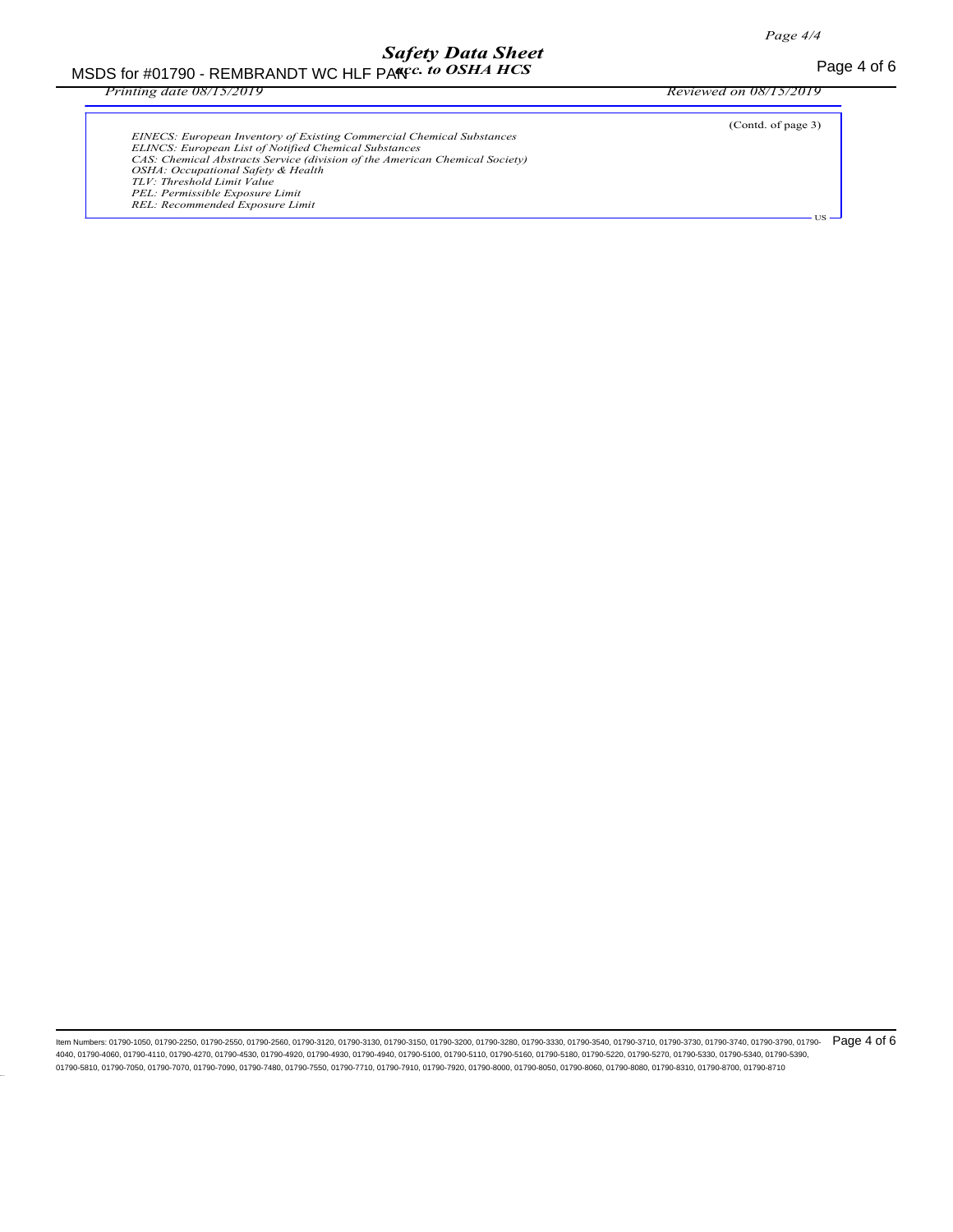### **Annex to: SDS Rembrandt water colours (pan) all colours (0586.xxx\_USA\_08-15-2019)**

The following Royal Talens Item numbers and EAN codes are related to this Safety Data Sheet.

| Item#    | <b>EAN code #</b> |
|----------|-------------------|
| 05838611 | 8712079053796     |
| 05838623 | 8712079053819     |
| 05838637 | 8712079053826     |
| 05838649 | 8712079053833     |
| 05861081 | 8712079050597     |
| 05861121 | 8712079050603     |
| 05862071 | 8712079050610     |
| 05862081 | 8712079050627     |
| 05862101 | 8712079050634     |
| 05862111 | 8712079050641     |
| 05862231 | 8712079050658     |
| 05862241 | 8712079050665     |
| 05862271 | 8712079050672     |
| 05862311 | 8712079050689     |
| 05862341 | 8712079050696     |
| 05862381 | 8712079050702     |
| 05862421 | 8712079050719     |
| 05862441 | 8712079050726     |
| 05862541 | 8712079050733     |
| 05862651 | 8712079050740     |
| 05862661 | 8712079050757     |
| 05862681 | 8712079050764     |
| 05862691 | 8712079050771     |
| 05862701 | 8712079050788     |
| 05862711 | 8712079050795     |
| 05863031 | 8712079050801     |
| 05863061 | 8712079050818     |
| 05863111 | 8712079050825     |
| 05863141 | 8712079050832     |
| 05863181 | 8712079050849     |
| 05863211 | 8712079050856     |
| 05863241 | 8712079050863     |
| 05863251 | 8712079050870     |
| 05863261 | 8712079050887     |
| 05863311 | 8712079050894     |
| 05863361 | 8712079050900     |
| 05863391 | 8712079050917     |
| 05863471 | 8712079050924     |
| 05863491 | 8712079050931     |
| 05863661 | 8712079050948     |
| 05863701 | 8712079050955     |
| 05863711 | 8712079050962     |

| Item#    | EAN code #    |
|----------|---------------|
| 05863771 | 8712079050979 |
| 05863781 | 8712079050986 |
| 05864031 | 8712079050993 |
| 05864081 | 8712079051006 |
|          |               |
| 05864091 | 8712079051013 |
| 05864111 | 8712079051020 |
| 05864161 | 8712079051037 |
| 05864261 | 8712079051044 |
| 05865031 | 8712079051051 |
| 05865061 | 8712079051068 |
| 05865071 | 8712079051075 |
| 05865081 | 8712079051082 |
| 05865111 | 8712079051099 |
| 05865121 | 8712079051105 |
| 05865221 | 8712079051112 |
| 05865321 | 8712079051129 |
| 05865331 | 8712079051136 |
| 05865341 | 8712079051143 |
| 05865351 | 8712079051150 |
| 05865391 | 8712079051167 |
| 05865671 | 8712079051228 |
| 05865681 | 8712079051204 |
| 05865761 | 8712079051242 |
| 05865831 | 8712079051181 |
| 05865851 | 8712079051273 |
| 05866101 | 8712079051297 |
| 05866151 | 8712079051303 |
| 05866161 | 8712079051327 |
| 05866201 | 8712079051334 |
| 05866231 | 8712079051358 |
| 05866291 | 8712079051365 |
| 05866331 | 8712079051389 |
| 05866401 | 8712079051402 |
| 05866441 | 8712079051419 |
| 05866451 | 8712079051433 |
| 05866621 | 8712079051457 |
| 05866681 | 8712079051471 |
| 05866751 | 8712079051488 |
| 05867011 | 8712079051495 |
| 05867021 | 8712079051518 |
| 05867081 | 8712079051525 |
| 05867151 | 8712079051549 |